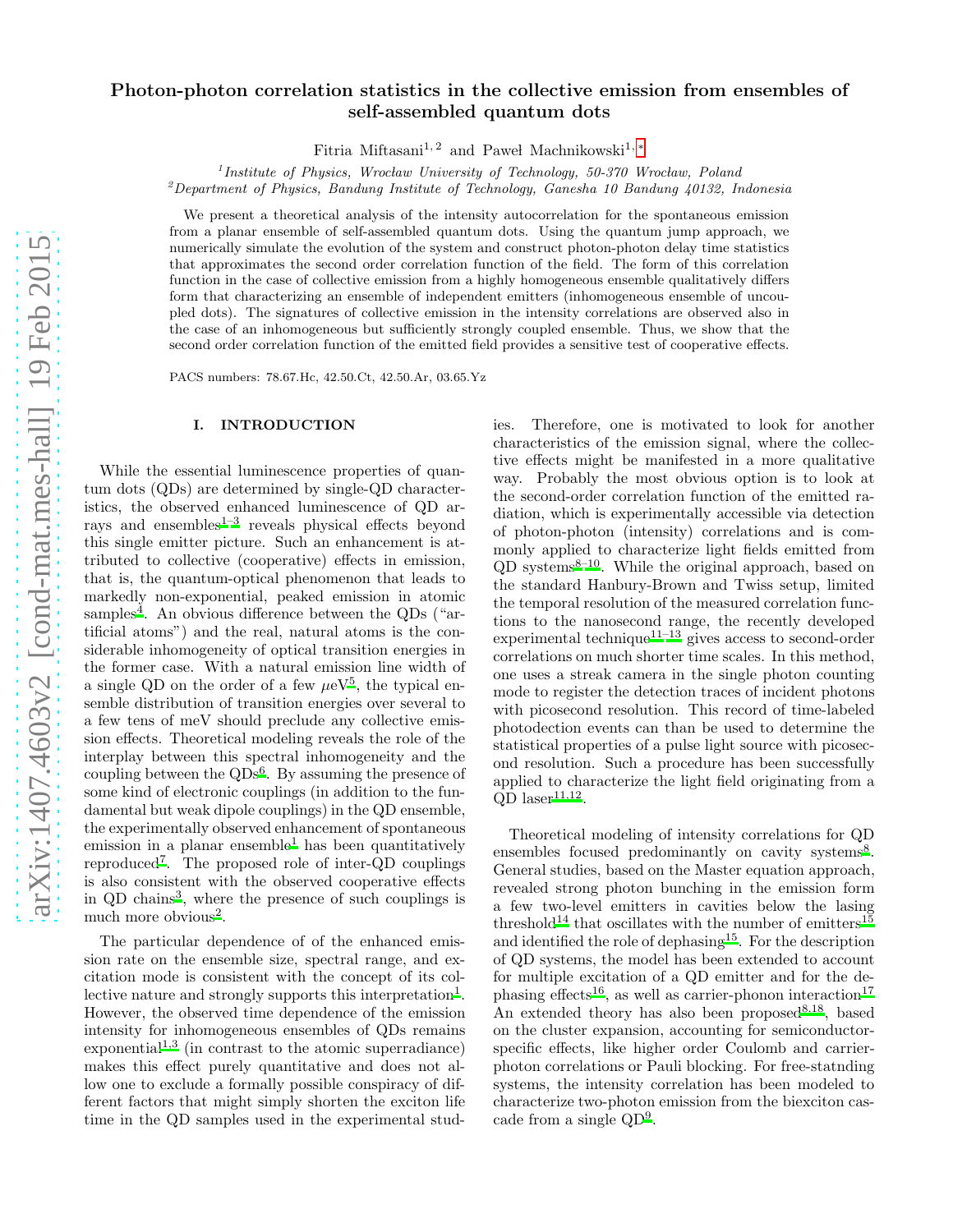In this paper, we present a theoretical study of secondorder correlations in the pulsed emission from a freestanding (not embedded in a cavity) QD ensemble, using the stochastic simulation (quantum jump) method. This work is motivated by the availability of the experimental technique mentioned above and aims at identifying the signatures of cooperative effects in the emission from such systems, in particular in photon-photon correlations. We study also the dependence of the correlation functions on the energy inhomogeneity and inter-dot couplings in the ensemble. We find out that the form of the second order correlation function in the case of emission from highly homogeneous or sufficiently strongly coupled QD systems qualitatively differs from that characterizing a field generated by an ensemble of independent emitters. Therefore, the second order correlation function of the emitted field provides a sensitive test of cooperative effects in the spontaneous emission.

The paper is organized as follows. Section [II](#page-1-0) defines the model and describes the stochastic simulation method used for the numerical modeling. Sec. [III](#page-3-0) is devoted to simple limitiing cases that can be fully treated analytically. In Sec. [IV,](#page-4-0) we present and discuss the results of the simulations. Section [V](#page-7-0) contains general discussion concluding remarks.

## <span id="page-1-0"></span>II. MODEL AND SIMULATION METHOD

In this section, we first define the model (Sec. IIA), then describe the stochastic method of quantum jumps used to simulate the dynamics (Sec. [II B\)](#page-2-0) and, finally, define the estimates of the correlation functions in terms of the photon emission events yielded by the stochastic simulation (Sec. [II C\)](#page-2-1).

#### <span id="page-1-1"></span>A. Model

The system to be modeled consists of a planar, singlelayer ensemble of several self-assembled QDs randomly and uniformly placed in the xy plane, as in our earlier work[7](#page-8-6) . The center-to-center distance between the QDs can not be lower than 10 nm (roughly the QD diameter). The positions of the dots are denoted by  $r_{\alpha}$ , where  $\alpha$ numbers the dots. Each QD is modeled as a point-wise two-level system (empty dot and one exciton) with the fundamental transition energy  $E_{\alpha} = \overline{E} + \epsilon_{\alpha}$ , where  $\overline{E}$ is the average transition energy in the ensemble and  $\epsilon_{\alpha}$ represent the energy inhomogeneity of the ensemble, described by a Gaussian distribution with zero mean and standard deviation  $\sigma$ . We assume the dots to be coupled by an interaction  $V_{\alpha\beta}$  which is composed of longrange (LR) dipole interaction (dispersion force) and a short-range (SR) coupling (exponentially decaying with the distance),

$$
V_{\alpha\beta} = V_{\alpha\beta}^{(\rm sr)} + V_{\alpha\beta}^{(\rm lr)}.
$$

The long-range dipole coupling is described by  $7,19-21$  $7,19-21$  $7,19-21$ 

$$
V_{\alpha\beta}^{(\text{lr})} = -\hbar\Gamma_0 G(k_0 r_{\alpha\beta}), \quad \alpha \neq \beta,
$$

and  $V_{\alpha\alpha} = 0$ , where  $\mathbf{r}_{\alpha\beta} = \mathbf{r}_{\alpha} - \mathbf{r}_{\beta}$ ,  $\Gamma_0 = |d_0|^2 k_0^3 / (3\pi \varepsilon_0 \varepsilon_r)$ is the spontaneous emission (radiative recombination) rate for a single dot,  $d_0$  is the magnitude of the interband dipole moment (assumed identical for all the dots),  $\varepsilon_0$  is the vacuum permittivity,  $\varepsilon_r$  is the relative dielectric constant of the semiconductor,  $k_0 = n\overline{E}/(\hbar c)$ , c is the speed of light,  $n = \sqrt{\varepsilon_{\text{r}}}$  is the refractive index of the semiconductor, and, for a heavy-hole transition in a planar ensemble,

$$
G(x) = -\frac{3}{8} \left( \frac{\cos x}{x} + \frac{\sin x}{x^2} + \frac{\cos x}{x^3} \right).
$$

The SR coupling is included in accordance with our previous work[7](#page-8-6) , which suggested its important role in the cooperative emission. Only the overall magnitude and the finite range of this coupling are essentially important, hence we model it by the simple exponential dependence

$$
V_{\alpha\beta}^{(\rm sr)} = V_0 e^{-r_{\alpha\beta}/r_0}.
$$

The density matrix then evolves according to the Mas-ter equation<sup>[7](#page-8-6)[,20](#page-8-21)</sup>

<span id="page-1-3"></span>
$$
\dot{\rho} = -\frac{i}{\hbar} [H_0, \rho] + \sum_{\alpha, \beta=1}^N \Gamma_{\alpha\beta} \left[ \sigma_\alpha \rho \sigma_\beta^\dagger - \frac{1}{2} \left\{ \sigma_\beta^\dagger \sigma_\alpha, \rho \right\} \right]. \tag{1}
$$

Here the first term accounts for the unitary evolution of the ensemble of coupled QDs with the Hamiltonian

<span id="page-1-2"></span>
$$
H_0 = \sum_{\alpha=1}^N \epsilon_\alpha \sigma_\alpha^\dagger \sigma_\alpha + \sum_{\alpha,\beta=1}^N V_{\alpha\beta} \sigma_\alpha^\dagger \sigma_\beta, \tag{2}
$$

where we introduce the transition operators for the dots: the "exciton annihilation" operator  $\sigma_{\alpha}$ , which annihilates an exciton in the dot  $\alpha$ , and the "exciton creation" operator  $\sigma_{\alpha}^{\dagger}$  which creates an exciton in the dot  $\alpha$  (the exciton number operator for the dot  $\alpha$  is then  $\hat{n}_{\alpha} = \sigma_{\alpha}^{\dagger} \sigma_{\alpha}$ . In Eq. [\(2\)](#page-1-2), the first term describes the exciton energies in the dots and the second one accounts for the inter-dot coupling. The second term in Eq. [\(1\)](#page-1-3) describes the dissipation, that is, the collective spontaneous emission process due to the coupling between the quantum emitters (QDs) and their radiative environment (vacuum). Here  $\Gamma_{\alpha\alpha} = \Gamma_0$ ,  $\Gamma_{\alpha\beta} = \Gamma_{\beta\alpha} = \Gamma_0 F(k_0 r_{\alpha\beta})$ , with

$$
F(x) = \frac{3}{4} \left( \frac{\sin x}{x} - \frac{\cos x}{x^2} + \frac{\sin x}{x^3} \right),
$$

and  $\{\ldots,\ldots\}$  denotes the anti-commutator.

The simulations are performed for an ensemble of systems generated by randomly placing a given number of QDs with a fixed surface density  $\nu$  in the xy plane and choosing their fundamental transition energies from the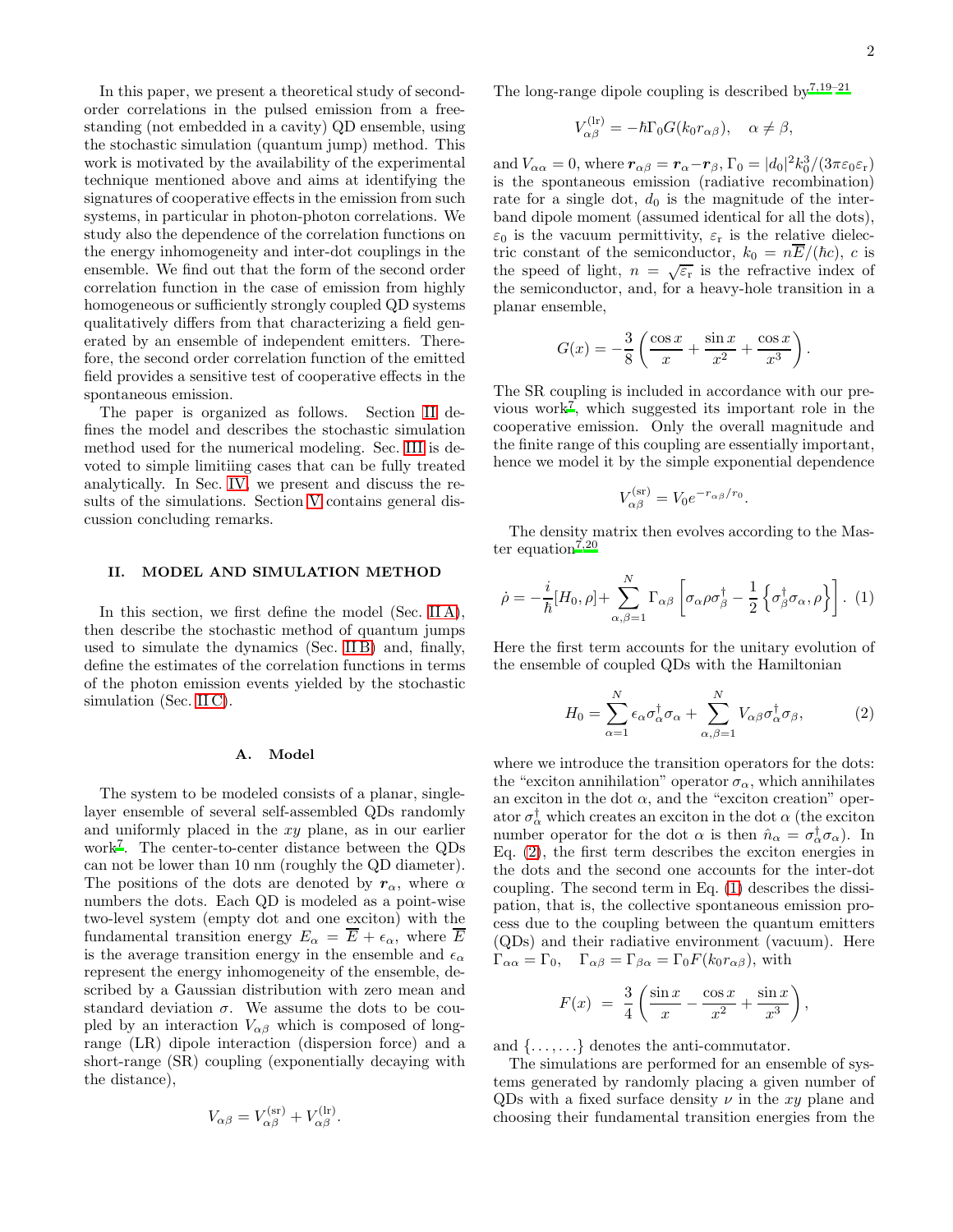Gaussian distribution. We assume the fully inverted initial state corresponding to strong excitation,

$$
|\Psi_0\rangle=\prod_{\alpha=1}^N\sigma_\alpha^\dagger|{\rm vac}\rangle,
$$

where  $|vac\rangle$  is the "vacuum" state, that is, the crystal ground state state with filled valence band states and empty conduction band states (no excitons in the QDs). Such a state can be created by strong optical excitation. Exciton injection to QD ensembles can also be controlled by an external electric field<sup>[22](#page-8-22)</sup>.

#### <span id="page-2-0"></span>B. Stochastic simulation method

We model the evolution of the spontaneous emission process numerically, using the stochastic simulation ap-proach (quantum jump method)<sup>[23](#page-8-23)[,24](#page-8-24)</sup>, which considerably reduces the computational load and allows us to study larger QD ensembles than those tractable by a direct integration of the Master equation. The starting point is Eq. [\(1\)](#page-1-3) written in the equivalent form

$$
\dot{\rho} = -\frac{i}{\hbar} (H_{\text{eff}}\rho - \rho H_{\text{eff}}^{\dagger}) + \sum_{i=1}^{N} \tilde{\Gamma}_{i} \tilde{\sigma}_{i} \rho \tilde{\sigma}_{i}^{\dagger}, \tag{3}
$$

where

$$
H_{\text{eff}} = H_0 + \frac{\hbar}{2i} \sum_{\alpha\beta} \Gamma_{\alpha\beta} \sigma_{\beta}^{\dagger} \sigma_{\alpha},
$$

 $\tilde{\Gamma}_i$  are the eigenvalues of the positive-definite, symmetric, real matrix  $\Gamma_{\alpha\beta}$  obtained via diagonalization of the latter with the unitary matrix  $u_{i\alpha}$ ,

$$
\sum_{\alpha,\beta=1}^N u_{i\alpha} \Gamma_{\alpha\beta} u^*_{j\beta} = \tilde{\Gamma}_i \delta_{ij},
$$

and

$$
\tilde{\sigma}_i = \sum_{\alpha=1}^N u_{j\alpha}^* \sigma_\alpha.
$$

The Master equation [\(1\)](#page-1-3) can then be equivalently re-placed by a stochastic simulation<sup>[23](#page-8-23)[,24](#page-8-24)</sup> in which the unnormalized state vector  $|\Psi\rangle$  evolves along continuous trajectories in the Hilbert space according to the equation of motion

<span id="page-2-2"></span>
$$
i\hbar \frac{d}{dt} |\Psi\rangle = H_{\text{eff}} |\Psi\rangle \tag{4}
$$

interrupted by one of the discontinuous jumps

<span id="page-2-4"></span>
$$
|\Psi\rangle \to \frac{\sqrt{\tilde{\Gamma}_i}\tilde{\sigma}_i|\Psi\rangle}{|\sqrt{\tilde{\Gamma}_i}\tilde{\sigma}_i|\Psi\rangle|^{1/2}}, \quad i = 1, \dots, N. \tag{5}
$$

The duration of each continuous evolution period (the waiting time for the next jump) is a randorm variable with the cumulative distribution function

<span id="page-2-5"></span>
$$
F(t) = 1 - \langle \Psi(t) | \Psi(t) \rangle.
$$
 (6)

The relative probability that the ith jump will take place is

<span id="page-2-3"></span>
$$
p_i = \frac{\tilde{\Gamma}_i \langle \Psi(t) | \tilde{\sigma}_i^{\dagger} \tilde{\sigma}_i | \Psi(t) \rangle}{\sum_{i=1}^N \tilde{\Gamma}_i \langle \Psi(t) | \tilde{\sigma}_i^{\dagger} \tilde{\sigma}_i | \Psi(t) \rangle}.
$$
(7)

This prescription is implemented by evolving the system after each jump according to Eq. [\(4\)](#page-2-2) until  $\langle \Psi(t)|\Psi(t)\rangle =$  $X$ , where  $X$  is a random variable uniformly distributed on  $[0, 1)$ , obtained from the quasi-random number generator of a computer, and then selecting the jump at random according to Eq. [\(7\)](#page-2-3).

### <span id="page-2-1"></span>C. Correlation functions

Each jump can be identified with a photon emission. Hence, the statistics of the jump times over many repetitions of the numerical experiment can be used to approximate the luminescence intensity. To this end, we model the repeated pulsed excitation of the system by periodically setting the initial condition and simulating the subsequent emission. In each repetition, we register the time stamp for each jump and build the discrete statistics using a time bin  $\Delta t$ ,

$$
I(t) \approx \frac{\langle N(t) \rangle}{N_{\rm rep} \Delta t},
$$

where  $N(t)$  is the number of photons emitted in the time interval  $\Delta t$  containing t,  $N_{\text{rep}}$  is the number of repetitions of the simulation, and  $\langle \ldots \rangle$  denotes averaging over the repetitions. We use the same method to compute the second order correlation function  $G^{(2)}(t_1, t_2)$  of the emitted radiation,

$$
\mathcal{G}^{(2)}(t_1, t_2) \approx \frac{\langle N(t_1)N(t_2) \rangle}{N_{\text{rep}}(\Delta t)^2}.
$$

For our discussion, we introduce a pre-factor, inversely proportional to the number of photon pairs in a single pulse, which assures that results obtained for ensembles of different sizes are comparable. Thus, we define

$$
G^{(2)}(t_1, t_2) \approx \frac{2}{N(N-1)} \mathcal{G}^{(2)}(t_1, t_2),
$$

where  $N$  is the number of QDs in the ensemble. Note that, apart from this uniform re-scaling, the function  $G<sup>2</sup>$ has the form and meaning of an unnormalized correlation function. The standard way to normalize the correlations is to use the product of intensities at the two times involved,

$$
g^{(2)}(t_1, t_2) = \frac{G^{(2)}(t_1, t_2)}{I(t_1)I(t_2)}.
$$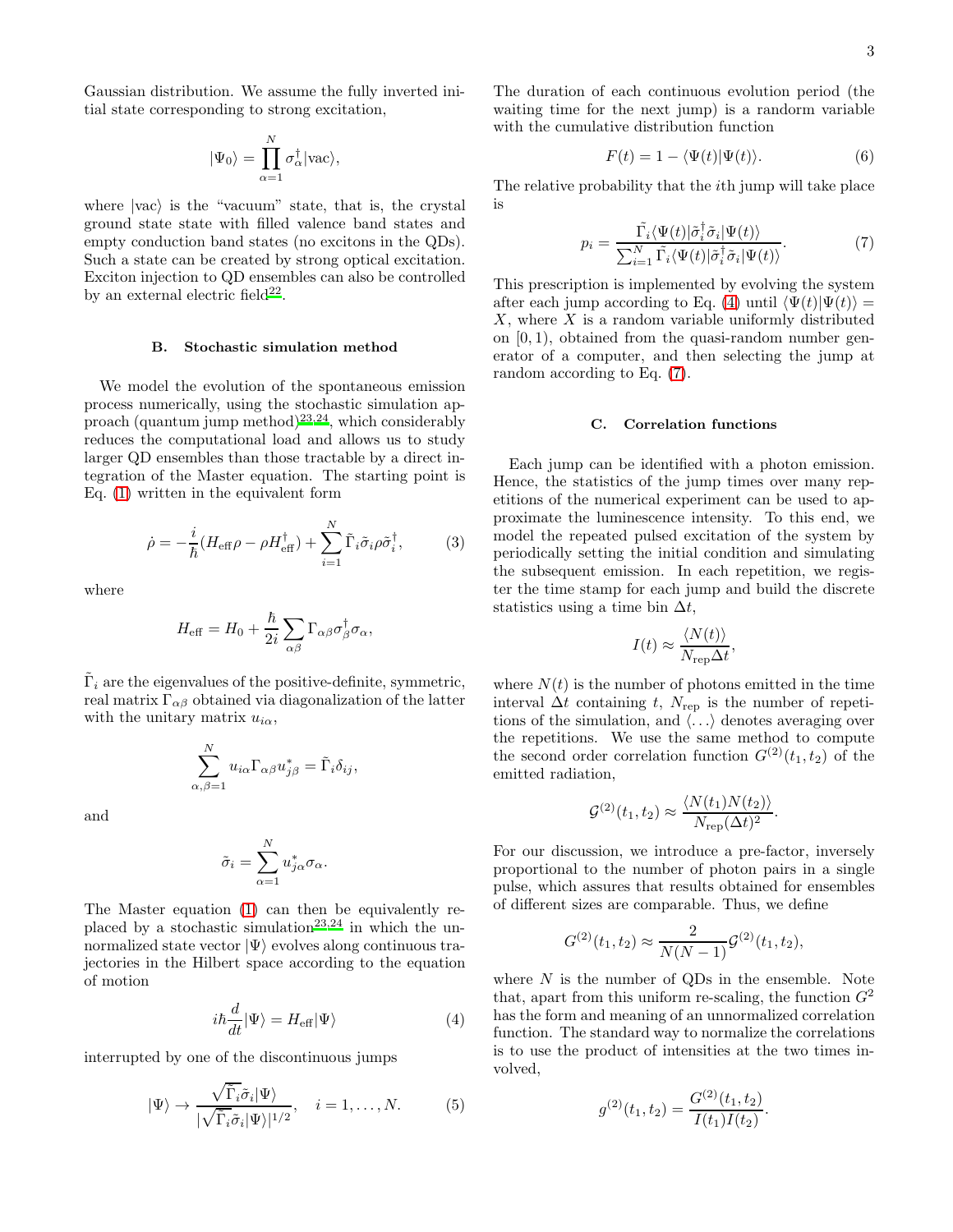Due to the normalization, the two functions  $g^{(2)}(t_1, t_2)$ and  $g^{(2)}(\tau)$  represent the intrinsic properties of the field, irrespective of the photon collection and detection efficiency.

Although the two-time correlation function is necessary to provide the full information on second order correlations in the non-stationary evolution, a simpler quantitative characteristics might be useful to characterize the collective emission. Here, we will use the integrated correlation function that depends only on  $\tau = t_2 - t_1$  and represents the statistics of the delay times  $\tau$  between pairs of emission events (as used in the experimental studies<sup>[11](#page-8-10)[,13](#page-8-11)</sup>),

$$
G^{(2)}(\tau) = \int_0^{T_{\rm rep/2}} dt G^{(2)}(t, t + \tau)
$$

and the corresponding normalized function

<span id="page-3-1"></span>
$$
g^{(2)}(\tau) = \frac{\int_0^{T_{\rm rep/2}} dt \mathcal{G}^{(2)}(t, t + \tau)}{\int_0^{T_{\rm rep/2}} I(t)I(t + \tau)}.
$$
 (8)

Eq. [\(8\)](#page-3-1) can be viewed as an average of the normalized function  $g^{(2)}(t_1, t_2)$  weighted by the product of relative (normalized) intensities at the two times $^{13}$  $^{13}$  $^{13}$ .

This stochastic procedure outlined above is equivalent to the standard approach based on the Master equation and quantum regression theorem in the sense of the statistics of an arbitrary sequence of photodetection measurements<sup>[24](#page-8-24)</sup>. Moreover, it exactly follows the experimental procedure used to calculate the correlation functions from a time-resolved sequence of photodetec-tion events<sup>[11](#page-8-10)[,13](#page-8-11)</sup>. The advantage of applying the stochastic scheme is not only reducing the description from the density matrix ( $\sim N^2$  variables) to the state vector ( $\sim N$ variables) level. An additional benefit follows from the fact that each jump described in Eq. [\(5\)](#page-2-4) reduces the average number of excitons in the ensemble exactly by one. Since coherences between states with a different number of excitons, if initially absent, cannot appear as a result of the evolution, this allows us to integrate the equation of motion within a subspace with a given number of excitons, which further considerably reduces the size of the numerical problem.

In our simulations, we use the parameters :  $\Gamma_0$  =  $2 \text{ ns}^{-1}$ ,  $n = 2.6$ , the average transition energy of the QD ensemble  $\overline{E} = 2.59$  eV and the QD surface density  $\nu = 10^{11}$  /cm<sup>-2</sup>. For the tunnel coupling we choose the range  $r_0 = 15$  nm, while its amplitude  $V_0$ is used as a parameter (the dipole coupling is always present, unless explicitly noted). The repetition period  $T_{\text{rep}} = 12\Gamma^{-1} = 6$  ns is sufficient to avoid noticeable overlap with the tail from the previous repetition. We use the time bin  $\Delta t = 0.06$  ns and perform  $N_{\text{rep}} = 10^6$  repetitions for 2 QDs,  $N_{\text{rep}} = 10^5$  repetitions for 6 and 10 QDs (unless noted otherwise), and  $N_{\text{rep}} = 10^4$  repetitions for 16 QDs.

# <span id="page-3-0"></span>III. SPECIAL LIMITS

In order to set some frame for the discussion of numerical results to be presented in Sec. [IV,](#page-4-0) in this section we discuss easily obtainable analytical results pertaining to the limits of independent emitters and to fully collective emission from two QDs.

For a single QD, the probability of photon emission in the time interval  $(t, t+dt)$  is  $f_1(t) = \Gamma e^{-\Gamma t} dt$ . Within our model,  $N$  QDs emit  $N$  photons. If the emission from each QD is independent (uncorrelated) then the joint probability density for detecting the (distinguishable) photons at times  $t_1, \ldots, t_N$  is  $f(t_1, \ldots, t_N) = f_1(t_1 \ldots f_1(t_N)),$ where  $t_i$  is the time of photon emission from the *i*th QD. The two-photon correlation function is the probability density for detecting a pair of photons (emitted by whichever pair of QDs) around times t and  $t'$ ,

$$
\mathcal{G}^{(2)}(t, t') = N(N - 1) \int dt_3 \dots \int dt_N f(t, t', t_3 \dots, t_N)
$$
  
=  $N(N - 1)\Gamma^2 e^{-\Gamma(t + t')}$ ,

where the combinatorial pre-factor results from adding identical expressions for each pair of QDs. The intensity in the independent emission case is  $I(t) = N\Gamma e^{-\Gamma t}$ . Hence, according to Eq. [\(8\)](#page-3-1),

$$
g^{(2)}(\tau) = 1 - \frac{1}{N},
$$

which is the same expresson as for a stationary  $N$ -photon field.

In the case of two identical, uncoupled QDs in the Dicke limit of vanishing inter-dot distance (hence  $\Gamma_{12} =$  $\Gamma_0$ ), the photon statistics might be found from the solution to the Master equation [\(1\)](#page-1-3), using the quantum regression theorem. Alternatively, one can resort to the quantum jump picture: From Eq. [\(4\)](#page-2-2) one finds in this case for the evolution of the unnormalized biexciton (fully inverted) state  $\langle \Psi(t) | \Psi(t) \rangle = e^{-2\Gamma t}$ , from which, according to Eq. [\(6\)](#page-2-5), the probability density for the first jump time is  $f_{1st}(t) = 2\Gamma e^{-2\Gamma t}$ . According to Eq. [\(5\)](#page-2-4), upon the first emission the system is projected on the single-exciton Dicke state (that is, the fully symmetric superposition of states with a given exciton number, here single exciton states). Using again Eq. [\(4\)](#page-2-2), one finds the evolution of the corresponding density matrix,  $\langle \Psi(t+\tau)|\Psi(t+\tau)\rangle = e^{-2\Gamma\tau}$ , where  $\tau$  is the time interval after the first emission. Hence, the probability density for the second emission event, conditioned on the first emission at time t, is  $f_{2nd}(\tau|t) = 2\Gamma e^{-2\Gamma \tau}$ . Note that this conditional probability density does not depend on the first emission time but only on the time delay. The joint probability, that is, the unnormalized 2nd order correlation function is then  $\mathcal{G}^{(2)}(t,t+\tau) = f_{1st}(t)f_{2nd}(\tau|t) =$  $4\Gamma^2 e^{-2\Gamma(t+\tau)}, \tau > 0$ , or,

$$
\mathcal{G}^{(2)}(t,t') = 4\Gamma^2 e^{-2\Gamma \max(t,t')}
$$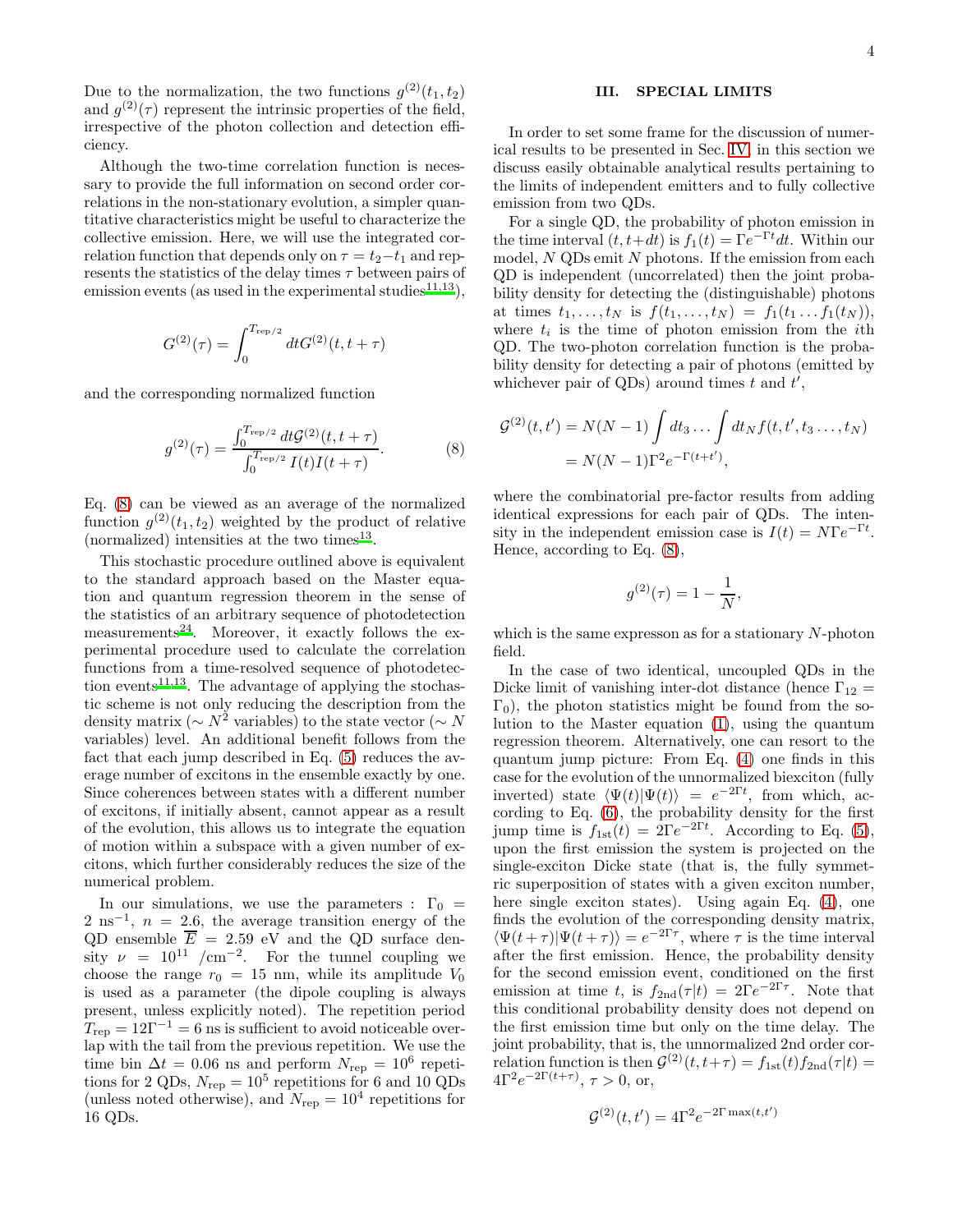

<span id="page-4-2"></span>FIG. 1: The intensity of luminescence from an ensemble of 2,6,10, and 16 QDs. Red solid lines:  $\sigma = 0$ ,  $V_0 = 0$ ; blue dashed lines:  $\sigma = 0.1$  meV,  $V_0 = 0$ ; green dotted lines:  $\sigma =$ 0.1 meV,  $V_0 = 0.5$  meV.

and depends only on the second (later) emission time. The intensity is calculated as the total probability of emitting the first or the second photon at a given time

$$
I(t) = \int_0^\infty d\tau \mathcal{G}^{(2)}(t, t + \tau) + \int_0^t dt' \mathcal{G}^{(2)}(t', t)
$$
  
=  $2\Gamma(1 + 2\Gamma t)e^{-2\Gamma t}$ .

From this, according to Eq. [\(8\)](#page-3-1), one finds

$$
g^{(2)}(\tau) = \frac{4}{6\Gamma\tau + 5},
$$

which shows a power-law decay and therefore qualitatively differs from the constant intensity correlation function for independent emitters.

### <span id="page-4-0"></span>IV. RESULTS AND DISCUSSION

In this section we present and discuss the results of our simulations. First, in Sec. [IV A,](#page-4-1) we analyze the time-resolved intensity of the emitted radiation and the full, two-time correlation function. Next, in Sec. [IV B,](#page-5-0) we focus on the integrated correlation function representing the statistics of delay times between two photon emission events.

### <span id="page-4-1"></span>A. Intensity and correlations

Fig. [1](#page-4-2) shows the PL intensity as a function of time for the emission from ensembles of several QDs. If the QDs are identical,  $\sigma = 0$  and coupled only by the weak dipole interactions,  $V_0 = 0$  (red solid lines), the luminescence decay is non-exponential and develops a nonmonotonicity (a superradiant peak) as the number of

QDs grows. This effect is completely destroyed already by a weak inhomogeneity of the transition energies in the ensemble,  $\sigma = 0.1$  meV, well below the degree of inhomogeneity expected in a real sample (blue dashed lines). The collective emission effect, with the peaked luminescence, is restored if the QDs are sufficiently strongly coupled,  $\sigma = 0.1$  meV,  $V_0 = 0.5$  meV (green dotted lines[\)](#page-8-5)<sup>6</sup> . Here, we see the first difference between the case of 2 QDs and a larger number of QDs: the evolution of a strongly coupled 2-QD system nearly exactly follows that for identical dots, while in the other cases, the original photoluminescence decay curve is not completely restored. The reason is that in the 2 QD case the single-exciton eigenstate of a strongly coupled system coincides with the Dicke state, while in a larger ensemble of randomly distributed dots the Dicke states for various exciton numbers are typically not exact eigenstates of the system, although they may have an enhanced over-

The interplay between the inhomogeneity and coupling is reflected also in the two-time second order correlation of the photon emission events, as shown in Fig. [2.](#page-5-1) Each correlation map is shown over one repetition period of the numerical experiment in  $t_1$  and over two repetition periods in  $t_2$  (the correlation function for any higher period is the same). The maps show clear differences between the correlations within one repetition period and between different repetition periods, as well as between the cases characterized by different inhomogeneity and inter-dot coupling.

lap with them.

Figs.  $2(a)-(c)$  present the correlation functions for ensembles of identical dots coupled only by the fundamental, weak dipole interactions. The photon emission events in different repetitions of the experiment are uncorrelated. Hence, if  $0 < t_1 < T_{\text{rep}}$  and  $T_{\text{rep}} < t_2 < 2T_{\text{rep}}$ then  $g^{(2)}(t_1, t_2) \sim I(t_1)I(t_2)$ , where  $I(t)$  is the luminescence intensity. For identical dots, the emission is nonexponential, with a peak developing at  $t > 0$  if the number of dots exceeds 2. This is simply reflected in the shape of the correlation function, which has a maximum at  $t_1 = t_2 > 0$  for  $N_{\rm QD} > 2$ . The picture is very different for the correlations between events within the same repetition period, when the photons are emitted in the course of a single instance of the system evolution. Here, again, the case of 2 QDs (Fig.  $2(a)$ ) is exceptional: As explained in Sec. [III,](#page-3-0) after one photon is emitted, there is exactly one left and, according to Eq. [\(5\)](#page-2-4), the system is projected always on the same single-exciton Dicke state. Therefore, the system evolution after the first emission does not depend on the first emission time. As a result, the correlation function depends only on  $\max(t_1, t_2)$ , hence the characteristic square shaped form of  $G^{(2)}(t_1, t_2)$  visible in the lower panel of Fig.  $2(a)$ . For a larger number of QDs, the system is likely to contain more exciton after emission events that happened at earlier times, hence the further evolution and, in consequence, the correlation function, depends on both time arguments. The square shaped profile of  $G^{(2)}$  still remains to some extent visi-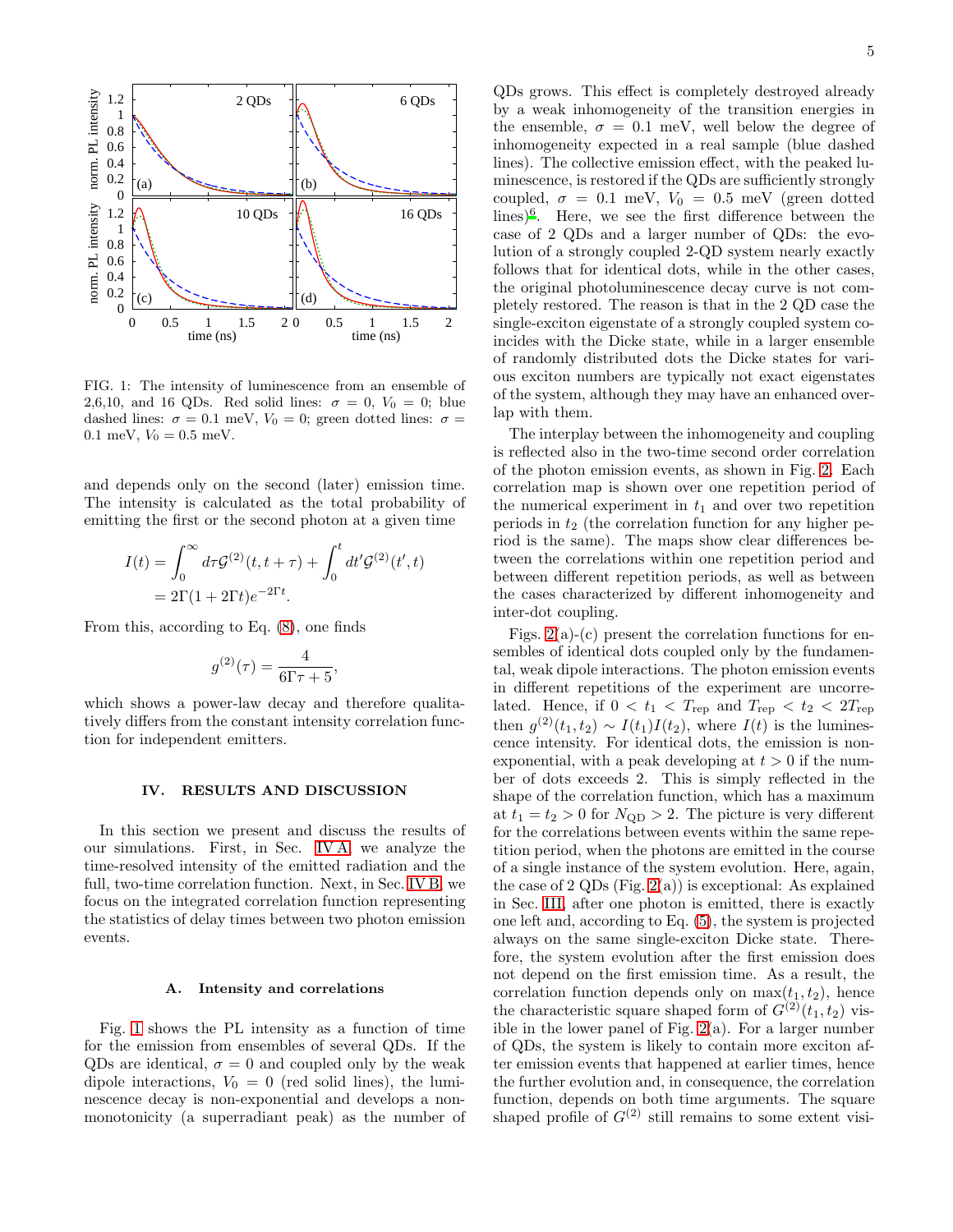

<span id="page-5-1"></span>FIG. 2: The two-time correlation function  $g^{(2)}(t_1, t_2)$  for 2,10, and 16 QDs. (a)-(c):  $\sigma = 0$ ,  $V_0 = 0$ ; (d)-(f):  $\sigma = 0.1$  meV,  $V_0 = 0$  (g)-(i):  $\sigma = 0.1$  meV,  $V_0 = 0$ . The range of  $t_2$  covers two repetition periods with a certain time interval, where the signal is nearly null, removed.

ble for 6 QDs (Fig. [2\(](#page-5-1)b)) but is much less pronounced already for 16 QDs (Fig.  $2(c)$ ).

If the dispersion of transition energies becomes large enough to prevent the collective emission, as in the cases shown in Figs.  $2(d)-(f)$ , then the correlation function shows none of the features discussed above. Now, each photon is emitted by a single and independently evolving



<span id="page-5-2"></span>FIG. 3: The unnormalized integrated correlation function  $G^{(2)}(\tau)$  as a function of the delay  $\tau$  for the emission from an ensemble of 2,6,10, and 16 QDs. Red solid lines:  $\sigma = 0$ ,  $V_0 = 0$ ; blue dashed lines:  $\sigma = 0.1$  meV,  $V_0 = 0$ ; green dotted lines:  $\sigma = 0.1$  meV,  $V_0 = 0.5$  meV.

QD, hence different emission events are always independent and the correlation function becomes proportional to a product of two exponentially decaying luminescence intensities,  $g^{(2)}(t_1, t_2) \sim \exp[-\Gamma(t_1 + t_2)]$  (see Sec. [III\)](#page-3-0). This dependence on  $t_1 + t_2$  only is clear in Figs. [2\(](#page-5-1)d)-(f), where the only difference between the correlations within and between the repetitions results from the combinatorial factor  $(N(N-1)$  vs.  $N^2$  photon pairs).

As discussed above, sufficiently strong coupling can restore the characteristic features related to collective luminescence. The shape of the correlation function is also to some extent restored (Figs. [2\(](#page-5-1)g)-(i)) and becomes similar (although not quite identical) to that observed for identical dots.

From now on, we will focus on the correlations within one repetition period.

# <span id="page-5-0"></span>B. Delay time statistics

A simple but still very informative characteristics of intensity correlations is the delay-dependent correlation function  $G^{(2)}(\tau)$ , defined in Sec. [II C,](#page-2-1) that reflects the statistics of the delay times between pairs of emission events averaged over all the evolution time. This correlation function is shown in Fig. [3](#page-5-2) for ensembles of 2,6,10, and 16 QDs. This function is very close to exponential for uncorrelated decay in a strongly inhomogeneous system (blue dashed lines) but becomes non-exponential for a system of more than two identical QDs that emit cooperatively (red lines). This non-exponential dependence on the delay time is restored also by sufficiently strong interactions (green dotted lines).

Since the function  $G^{(2)}(\tau)$  depends on the actual number of detection events, its magnitude reflects the ex-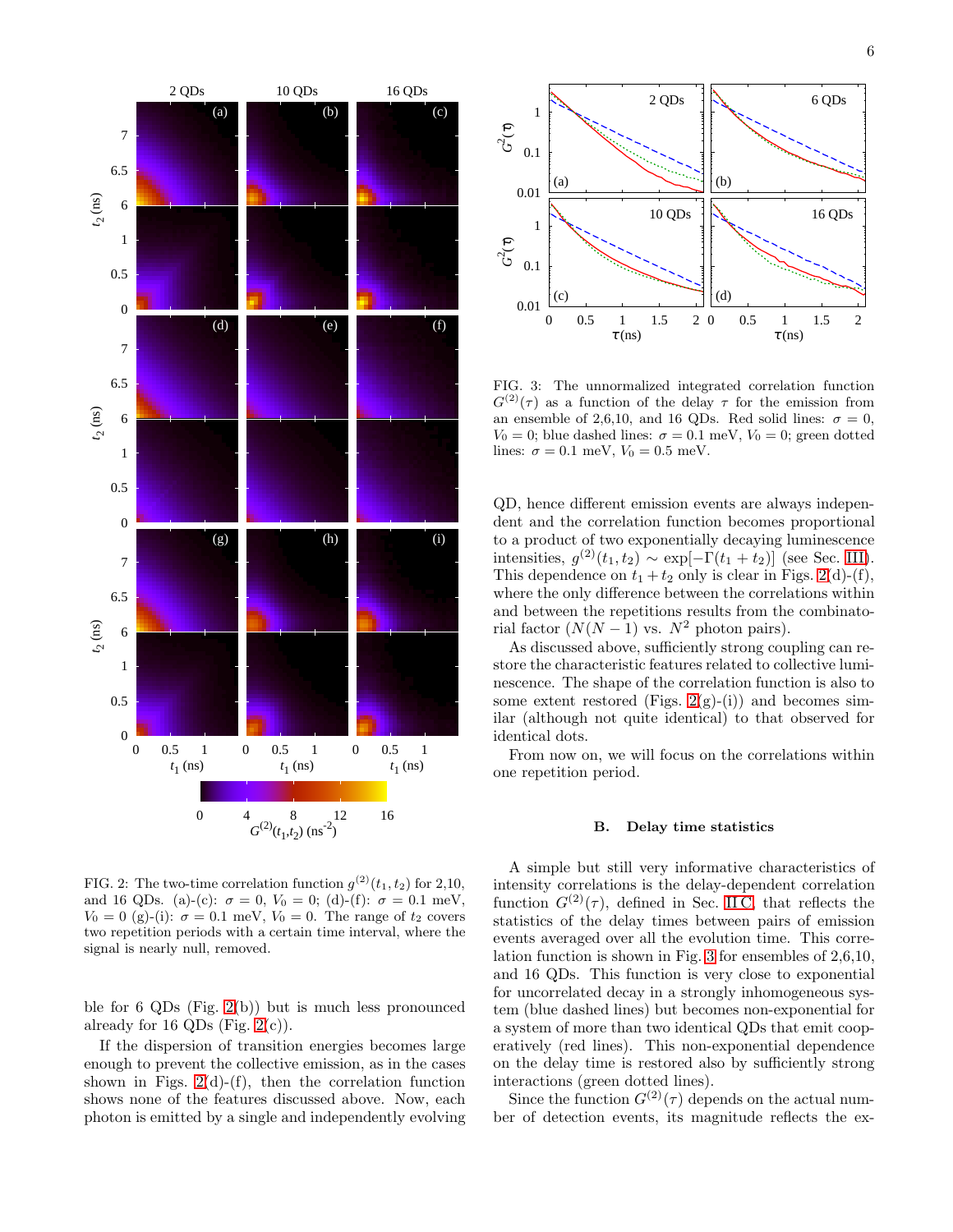

<span id="page-6-0"></span>FIG. 4: The normalized integrated correlation function  $g^{(2)}(\tau)$  as a function of the delay  $\tau$  for the emission from an ensemble of 2,6,10, and 16 QDs. Red solid lines:  $\sigma = 0$ ,  $V_0 = 0$ ; blue dashed lines:  $\sigma = 0.1$  meV,  $V_0 = 0$ ; green dotted lines:  $\sigma = 0.1$  meV,  $V_0 = 0.5$  meV. In (c), the grey dashed and dash-dotted lines show the results in the Dicke limit and in the case of vanishing dipole coupling, respectively  $(10^7 \text{ rep}$ etitions in the latter case).

perimental conditions and only its qualitative features are meaningful. In contrast, its normalized counterpart,  $g^{(2)}(\tau)$ , defined by Eq. [\(8\)](#page-3-1), yields intrinsic quantitative information on the photon correlations. This function is shown in Fig. [4.](#page-6-0) As a result of the normalization by field intensities the form of this function differs considerably from the unnormalized one.

In the case of collective emission (homogeneous ensembles or a sufficiently strong coupling, red solid and green dotted lines in Fig [4,](#page-6-0) respectively), the value of  $g^{(2)}(0)$  is below 1 for a small number of emitters, indicating a nonclassical nature of the field (Fig.  $4(a)$ ), while it shows a bunching effect,  $g^{(2)}(0) > 1$ , for a larger number of QDs (Fig. [4\(](#page-6-0)b-d)). At finite delays, the normalized correlation function in this case drops down to reach a minimum at a certain time on the order of the spontaneous emission time longer for smaller ensembles) and then increases again up to the a value of  $(N-1)/N$  which characterizes uncorrelated emission. The fact that this holds also for a perfectly homogeneous system coupled only by the very weak dipole interactions is quite striking. For a strictly superradiant decay, the correlation function should decay to 0, as discussed for the special case of 2 QDs in Sec. [III.](#page-3-0) Our system differs from that formal limiting case in two respects: First, the distances between the dots are finite (although small), which affects the collective nature of the coupling (technically,  $\Gamma_{\alpha\beta} < \Gamma_0$  for  $\alpha \neq \beta$  in Eq. [\(1\)](#page-1-3)). Second, the weak but non-zero dipole coupling is always present, as it is of fundamental nature and inseparable from the spontaneous emission process. In order to assess the role of these two factors, in Fig. [4\(](#page-6-0)b) we have included the results for two kinds hypothetical systems: the Dicke limit (negligible distance between the emitters, hence  $\Gamma_{\alpha\beta} = \Gamma_0$  for all  $\alpha, \beta$ ) with the dipole interactions as for the actual inter-dot distances in our ensemble, as well as an ensemble without any couplings (grey short-dashed and dash-dotted lines, respectively). The comparison of these formal results shows that even in the Dicke limit the behavior of the intensity correlation is similar to the actual one and only upon removing the coupling the non-monotonic behavior of  $g^{(2)}(\tau)$  is turned into a monotonic decay. Hence, we conclude that the fundamental dipole coupling, which is too weak to induce any observable traces of collective emission in the lu-minescence intensity from an inhomogeneous ensemble<sup>[7](#page-8-6)</sup>, qualitatively changes the form of the normalized secondorder correlation function.

In the case of an inhomogeneous and weakly coupled system, when the decay of both the intensity and the correlations is indistinguishable from exponential (blue dashed lines), the value of the correlation function is almost everywhere constant and equal to  $(N-1)/N$ , as for uncorrelated emitters. An exception are very short delays, where it shows a weak but clear increase towards  $\tau = 0$ , indicating that some small degree of cooperativity is present in the emission. Hence, also in this case the correlations are more sensitive to the system properties than the intensities.

So far, we have discussed ensembles with rather low energy inhomogeneities. However, one can expect that, as soon as both the energy inhomogeneity and typical coupling strengths are much larger than the natural emission line width, the ensemble luminescence should only depend (up to trivial scaling of the time axis) on the ratio of these two parameters. This is strictly the case for 2 QDs, where the energy difference and coupling strength fully characterize the system<sup>[6](#page-8-5)</sup>. Although for larger ensembles both these parameters merely characterize a distribution of random values (which is, in addition, non-trivial in the case of the distance-dependent couplings), Fig. [5](#page-7-1) shows that such a universal scaling is perfectly valid over two orders of magnitude of these parameters also in the case of larger QD ensembles (here 6 QDs). This holds true not only for the luminescence intensity (Fig.  $5(a,b)$ ) but also for the unnormalized and normalized intensity correlation functions  $G^{(2)}(\tau)$  and  $g^{(2)}(\tau)$  (Fig. [5\(](#page-7-1)c-f)).

As the the cooperative nature of the emission proces manifests itself in a qualitative way in the intensity correlations, the correlations statistics may be a better experimental test for such collective effects. Indeed, as we show in Fig. [6,](#page-7-2) the non-monotonic form of the correlation function  $g^{(2)}(\tau)$  [Fig. [6\(](#page-7-2)a)] appears already for inhomogoneous systems in which the the coupling is so weak that the deviation from the exponential luminescence decay [Fig. [6\(](#page-7-2)b)] is almost unnoticeable (in particular, blue dashed lines in Fig. [6,](#page-7-2) corresponding to  $V_0 = 2$  meV = 0.2 $\sigma$ ).

A single parameter, quantitatively characterizing the photon-photon correlations, is the value of the correlation function at zero delay,  $g^{(2)}(0)$ . This is shown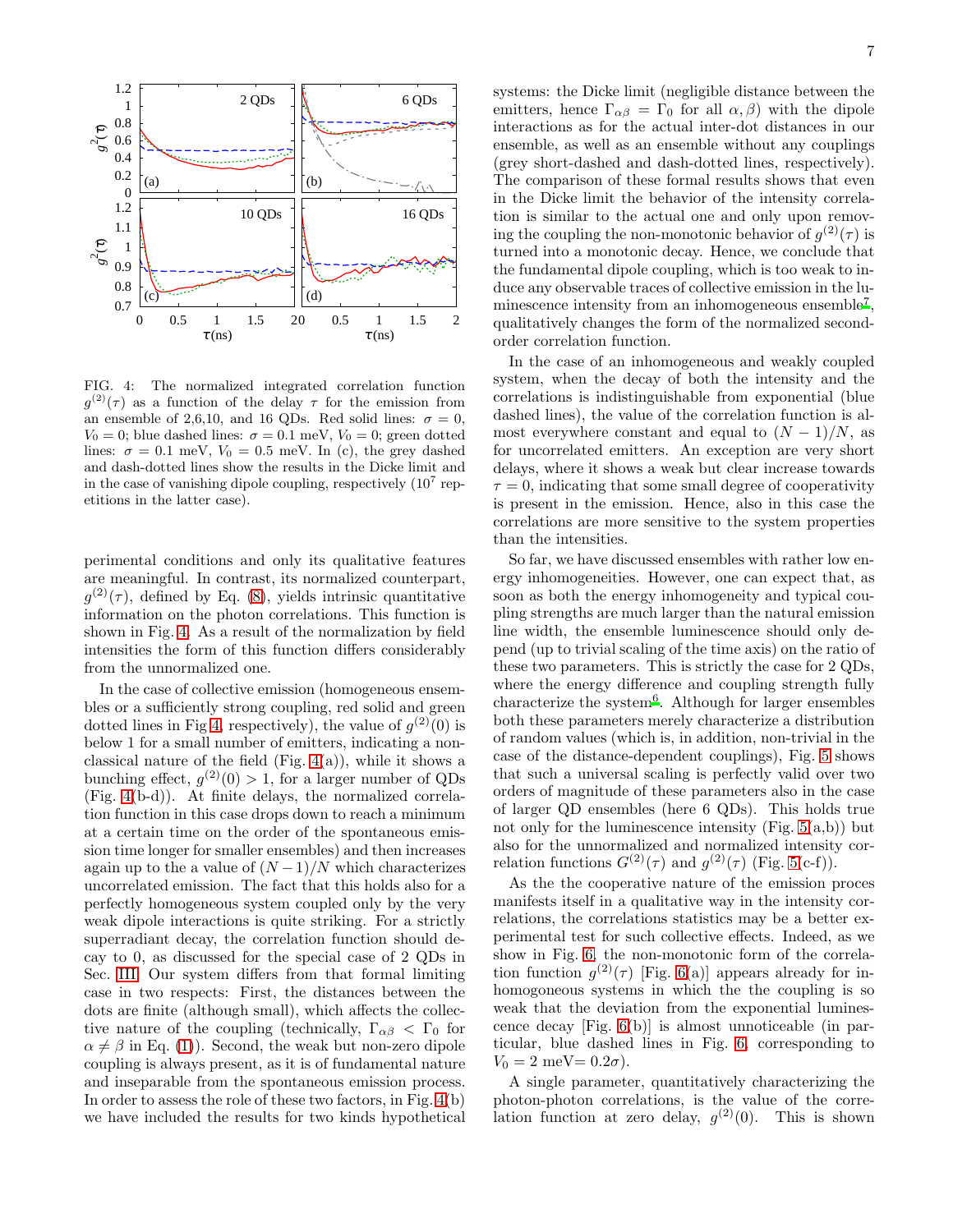

<span id="page-7-1"></span>FIG. 5: Comparison of luminescence intensities and secondorder correlation functions for ensembles with different magnitudes but a fixed ratio between the essential parameters: energy inhomogeneity and coupling strength. The numbers describing the lines and symbols indicate the values of  $\sigma$  and  $V_0$  in meV.



<span id="page-7-2"></span>FIG. 6: Comparison of the decay of the luminescence intensity  $I(t)$  (a) and the normalized correlation function  $g^{(2)}(\tau)$  (b) for 6 QDs with  $\sigma = 10$  meV and various strengths of the coupling  $V_0$  as shown (in meV). Here, the results have been averaged over  $10^6$  repetitions.

in Fig. [7\(](#page-7-3)a,b) for ensembles of 2 and 6 identical QDs (red circles) and for inhomogeneous QD ensembles (blue squares). The effect of the coupling is different in the two cases. An ensemble of identical emitters emits superradiantly in the absence of coupling, while the coupling partly destroys the cooperative emission effect by lifting the degeneracy of the states with a given number of excitons and thus perturbing the Dicke states, which are no more energy eigenstates. As a result, the value of  $g^{(2)}(0)$ 



<span id="page-7-3"></span>FIG. 7: The correlation function  $g^{(2)}(0)$  as a function of the coupling parameter  $V_0$  for a realistic ensemble of two and six QDs (a,c) and assuming the Dicke limit of vanishing geometrical size of the ensemble (b,d). Red circles: identical QDs; Blue squares: non-identical QDs with  $\sigma = 10$  meV.

drops down. An exception is the case of 2 QDs, where the eigenstate of coupled, identical dots coincides with the Dicke state, as discussed above. On the contrary, if the system is energetically inhomogeneous (blue squares), the major effect of the coupling is to overcome the inhomogeneity and to form partly symmetrized eigenstates, which, although not completely identical with the Dicke state for  $N_{\rm QD} > 2$ , restore the cooperative emission and lead to an increase of  $g^{(2)}(0)$ .

We note at this point that, apart from the interplay of inhomogeneity and coupling, the cooperative emission form a QD ensemble is affected also by the dependence of the off-diagonal transition rates  $\Gamma_{\alpha\beta}$  on the inter-dot distance. Although the spatial sizes of the ensembles modeled here are always smaller than the wave length (about 1  $\mu$ m in the medium, compared to 30 nm average distance between the neighboring QDs), the finite-size effect is quantitatively noticeable. This is illustrated by Fig.  $7(c,d)$ , where the results as in the two upper panels are shown but this time assuming the (formal) Dicke limit of a very small ensemble, with  $\Gamma_{\alpha\beta} = \Gamma_0$ . While the qualitative dependence of  $g^{(2)}(0)$  is the same as in the realistic case, the values are clearly higher.

## <span id="page-7-0"></span>V. CONCLUSIONS

We have studied the second order correlation function (intensity autocorrelation) on sub-nanosecond time scales for the spontaneous emission from inhomogeneous planar ensembles of coupled QDs using the quantum jump approach to numerical simulations of the open system dynamics, which mimics a recently developed experimental technique.

We have shown that the cooperative nature of the